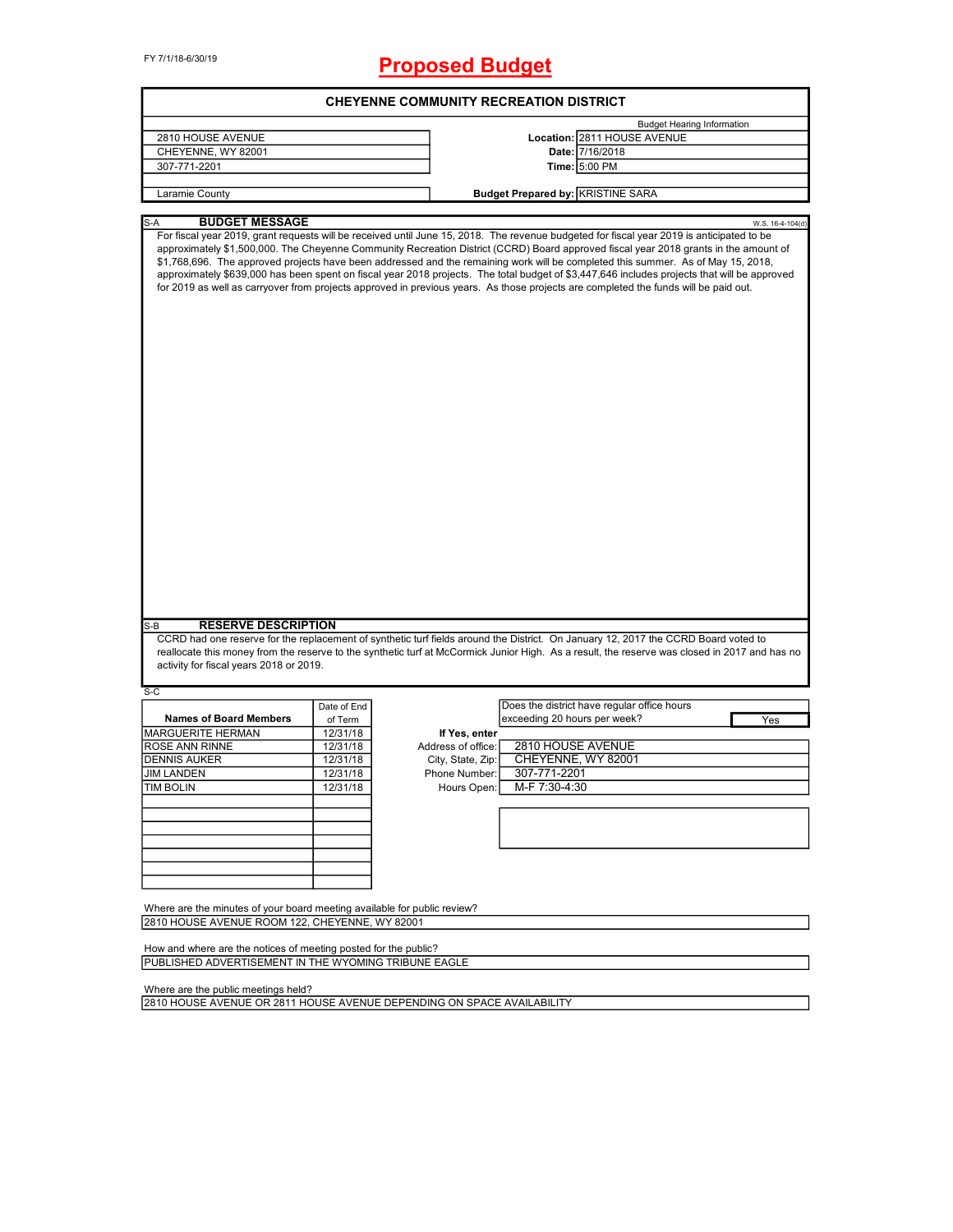# **PROPOSED BUDGET SUMMARY**

| <b>OVERVIEW</b> |                                                             | 2016-2017<br>Actual | 2017-2018<br>Estimated | 2018-2019<br>Proposed | Pending<br>Approval |
|-----------------|-------------------------------------------------------------|---------------------|------------------------|-----------------------|---------------------|
|                 |                                                             |                     |                        |                       |                     |
| $S-1$           | <b>Total Budgeted Expenditures</b>                          | \$893,728           | \$2,432,705            | \$3,447,646           |                     |
| $S-2$           | <b>Total Principal to Pay on Debt</b>                       | \$0                 | \$0                    | \$0                   |                     |
| $S-3$           | <b>Total Change to Restricted Funds</b>                     | $-$ \$370.000       | \$0                    | \$0                   |                     |
|                 |                                                             |                     |                        |                       |                     |
| $S-4$           | <b>Total General Fund and Forecasted Revenues Available</b> | \$4,267,274         | \$4,360,351            | \$3,447,646           |                     |
|                 |                                                             |                     |                        |                       |                     |
| $S-5$           | Amount requested from County Commissioners                  | \$0                 | \$0                    | \$0                   |                     |
|                 |                                                             |                     |                        |                       |                     |
| $S-6$           | <b>Additional Funding Needed:</b>                           |                     |                        | \$0                   |                     |

| <b>REVENUE SUMMARY</b> |                                              | 2016-2017       | 2017-2018   | 2018-2019                              | Pending  |
|------------------------|----------------------------------------------|-----------------|-------------|----------------------------------------|----------|
|                        |                                              | Actual          | Estimated   | Proposed                               | Approval |
|                        |                                              |                 |             |                                        |          |
| $S-7$                  | <b>Operating Revenues</b>                    | \$0             | \$0         | \$0                                    |          |
| $S-8$                  | Tax levy (From the County Treasurer)         | \$0             | \$0         | \$0                                    |          |
| $S-9$                  | <b>Government Support</b>                    | \$1,494,198     | \$1,580,594 | \$1,500,000                            |          |
| $S-10$                 | Grants                                       | \$0             | \$0         | \$0                                    |          |
| $S-11$                 | Other County Support (Not from Co. Treas.)   | \$0             | \$0         | \$0                                    |          |
| $S-12$                 | <b>Miscellaneous</b>                         | \$11,872        | \$18,553    | \$20,000                               |          |
| $S-13$                 | <b>Other Forecasted Revenue</b>              | \$0             | \$0         | \$0                                    |          |
|                        |                                              |                 |             |                                        |          |
| $S-14$                 | <b>Total Revenue</b>                         | \$1,506,070     | \$1,599,147 | \$1,520,000                            |          |
|                        | FY 7/1/18-6/30/19                            |                 |             | CHEYENNE COMMUNITY RECREATION DISTRICT |          |
|                        | <b>EXPENDITURE SUMMARY</b>                   | 2016-2017       | 2017-2018   | 2018-2019                              | Pending  |
|                        |                                              | Actual          | Estimated   | Proposed                               | Approval |
|                        |                                              |                 |             |                                        |          |
| $S-15$                 | <b>Capital Outlay</b>                        | \$0             | \$0         | \$0                                    |          |
| $S-16$                 | Interest and Fees On Debt                    | \$0             | \$0         | \$0                                    |          |
| $S-17$                 | <b>Administration</b>                        | \$0             | \$0         | \$300                                  |          |
| $S-18$                 | <b>Operations</b>                            | \$892,647       | \$2,431,604 | \$3,445,846                            |          |
| $S-19$                 | <b>Indirect Costs</b>                        | \$1,081         | \$1,101     | \$1,500                                |          |
|                        |                                              |                 |             |                                        |          |
| $S-20$                 | <b>Total Expenditures</b>                    | \$893,728       | \$2,432,705 | \$3,447,646                            |          |
|                        |                                              |                 |             |                                        |          |
|                        | <b>DEBT SUMMARY</b>                          | 2016-2017       | 2017-2018   | 2018-2019                              | Pending  |
|                        |                                              | Actual          | Estimated   | Proposed                               | Approval |
|                        |                                              |                 |             |                                        |          |
| $S-21$                 | <b>Principal Paid on Debt</b>                | \$0             | \$0         | \$0                                    |          |
|                        |                                              |                 |             |                                        |          |
|                        | <b>CASH AND INVESTMENTS</b>                  | 2016-2017       | 2017-2018   | 2018-2019                              | Pending  |
|                        |                                              | Actual          | Estimated   | Proposed                               | Approval |
|                        |                                              |                 |             |                                        |          |
| $S-22$                 | <b>TOTAL GENERAL FUNDS</b>                   | \$2,761,204     | \$2,761,204 | \$1,927,646                            |          |
|                        |                                              |                 |             |                                        |          |
|                        | <b>Summary of Reserve Funds</b>              |                 |             |                                        |          |
| $S-23$                 | <b>Beginning Balance in Reserve Accounts</b> |                 |             |                                        |          |
| $S-24$                 | a. Depreciation Reserve                      | \$370,000       | \$0         | \$0                                    |          |
| $S-25$                 | b. Other Reserve                             | \$0             | \$0         | \$0                                    |          |
| $S-26$                 | c. Emergency Reserve (Cash)                  | $\overline{50}$ | \$0         | \$0                                    |          |

#### **Total Reserves (a+b+c)** \$370,000 \$0 \$0 \$0 S-27 **Amount to be added** S-28 a. Depreciation Reserve \$130,000 \$0 \$0 \$0 S-29 b. Other Reserve \$0 \$0 \$0 \$0 S-30 c. Emergency Reserve (Cash) \$0 **Total to be added (a+b+c)**  $$130,000$   $$0$ S-31 **Subtotal** \$500,000 | \$0 \$0 \$0 S-32 **Less Total to be spent** \$500,000 \$0 \$0 \$0 S-33 **TOTAL RESERVES AT END OF FISCAL YEAR** \$0 \$0 \$0 \$0 *End of Summary*

MARGUERITE HERMAN - CHAIRMAN **Date adopted by Special District** 

*Budget Officer / District Official (if not same as "Submitted by")*

CHEYENNE, WY 82001 **DISTRICT ADDRESS:** 2810 HOUSE AVENUE **PREPARED BY:** KRISTINE SARA

**DISTRICT PHONE:** 307-771-2201

1/29/18 *Form approved by Wyoming Department of Audit, Public Funds Division Prepared in compliance with the Uniform Municipal Fiscal Procedures Act (W.S. 16-4-101 through 124) as it applies.*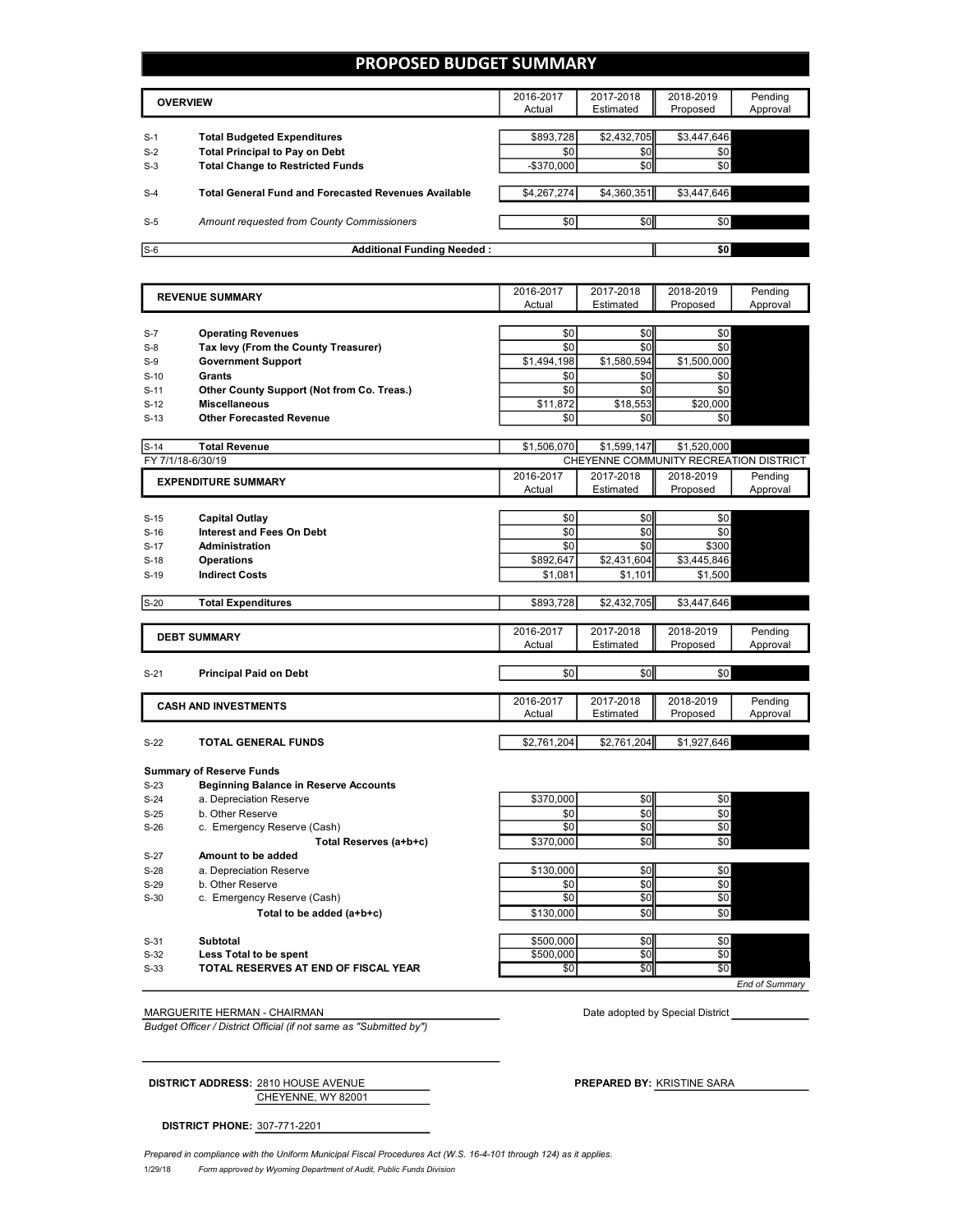# **Proposed Budget**

CHEYENNE COMMUNITY RECREATION DISTRICT

**NAME OF DISTRICT/BOARD**

**FYE** 6/30/2019

|         | <b>PROPERTY TAXES AND ASSESSMENTS</b>          |             |             |             |             |
|---------|------------------------------------------------|-------------|-------------|-------------|-------------|
|         |                                                |             |             |             |             |
|         |                                                | 2016-2017   | 2017-2018   | 2018-2019   | Pending     |
|         |                                                | Actual      | Estimated   | Proposed    | Approval    |
| $R-1$   | <b>Property Taxes and Assessments Received</b> |             |             |             |             |
| $R-1.1$ | Tax Levy (From the County Treasurer)           |             |             |             |             |
| $R-1.2$ | <b>Other County Support</b>                    |             |             |             |             |
|         | <b>FORECASTED REVENUE</b>                      |             |             |             |             |
|         |                                                |             |             |             |             |
|         |                                                | 2016-2017   | 2017-2018   | 2018-2019   | Pending     |
|         |                                                | Actual      | Estimated   | Proposed    | Approval    |
| $R-2$   | <b>Revenues from Other Governments</b>         |             |             |             |             |
| $R-2.1$ | State Aid                                      |             |             |             |             |
| $R-2.2$ | Additional County Aid (non-treasurer)          |             |             |             |             |
| $R-2.3$ | City (or Town) Aid                             |             |             |             |             |
| $R-2.4$ | LCSD#1<br>Other (Specify)                      | \$1,494,198 | \$1,580,594 | \$1,500,000 |             |
| $R-2.5$ | <b>Total Government Support</b>                | \$1,494,198 | \$1,580,594 | \$1,500,000 | \$1,500,000 |
| $R-3$   | <b>Operating Revenues</b>                      |             |             |             |             |
| $R-3.1$ | <b>Customer Charges</b>                        |             |             |             |             |
| $R-3.2$ | Sales of Goods or Services                     |             |             |             |             |
| $R-3.3$ | <b>Other Assessments</b>                       |             |             |             |             |
| $R-3.4$ | <b>Total Operating Revenues</b>                | \$0         | \$0         | \$0         | \$0         |
| $R-4$   | Grants                                         |             |             |             |             |
| $R-4.1$ | <b>Direct Federal Grants</b>                   |             |             |             |             |
| $R-4.2$ | Federal Grants thru State Agencies             |             |             |             |             |
| $R-4.3$ | <b>Grants from State Agencies</b>              |             |             |             |             |
| $R-4.4$ | <b>Total Grants</b>                            | \$0         | \$0         | \$0         | \$0         |
| $R-5$   | <b>Miscellaneous Revenue</b>                   |             |             |             |             |
| $R-5.1$ | Interest                                       | \$11,872    | \$18,553    | \$20,000    |             |
| $R-5.2$ | Other: Specify                                 |             |             |             |             |
| $R-5.3$ | Other: Additional                              |             |             |             |             |
| $R-5.4$ | <b>Total Miscellaneous</b>                     | \$11,872    | \$18,553    | \$20,000    | \$20,000    |
| $R-5.5$ | <b>Total Forecasted Revenue</b>                | \$1,506,070 | \$1,599,147 | \$1,520,000 | \$1.520.000 |
| $R-6$   | <b>Other Forecasted Revenue</b>                |             |             |             |             |
| $R-6.1$ | a. Other past due-as estimated by Co. Treas.   |             |             |             |             |
| $R-6.2$ | b. Other forecasted revenue (specify):         |             |             |             |             |
| $R-6.3$ |                                                |             |             |             |             |
| $R-6.4$ |                                                |             |             |             |             |
| $R-6.5$ |                                                |             |             |             |             |
| $R-6.6$ | Total Other Forecasted Revenue (a+b)           | \$0         | \$0         | \$0         | \$0         |
|         |                                                |             |             |             |             |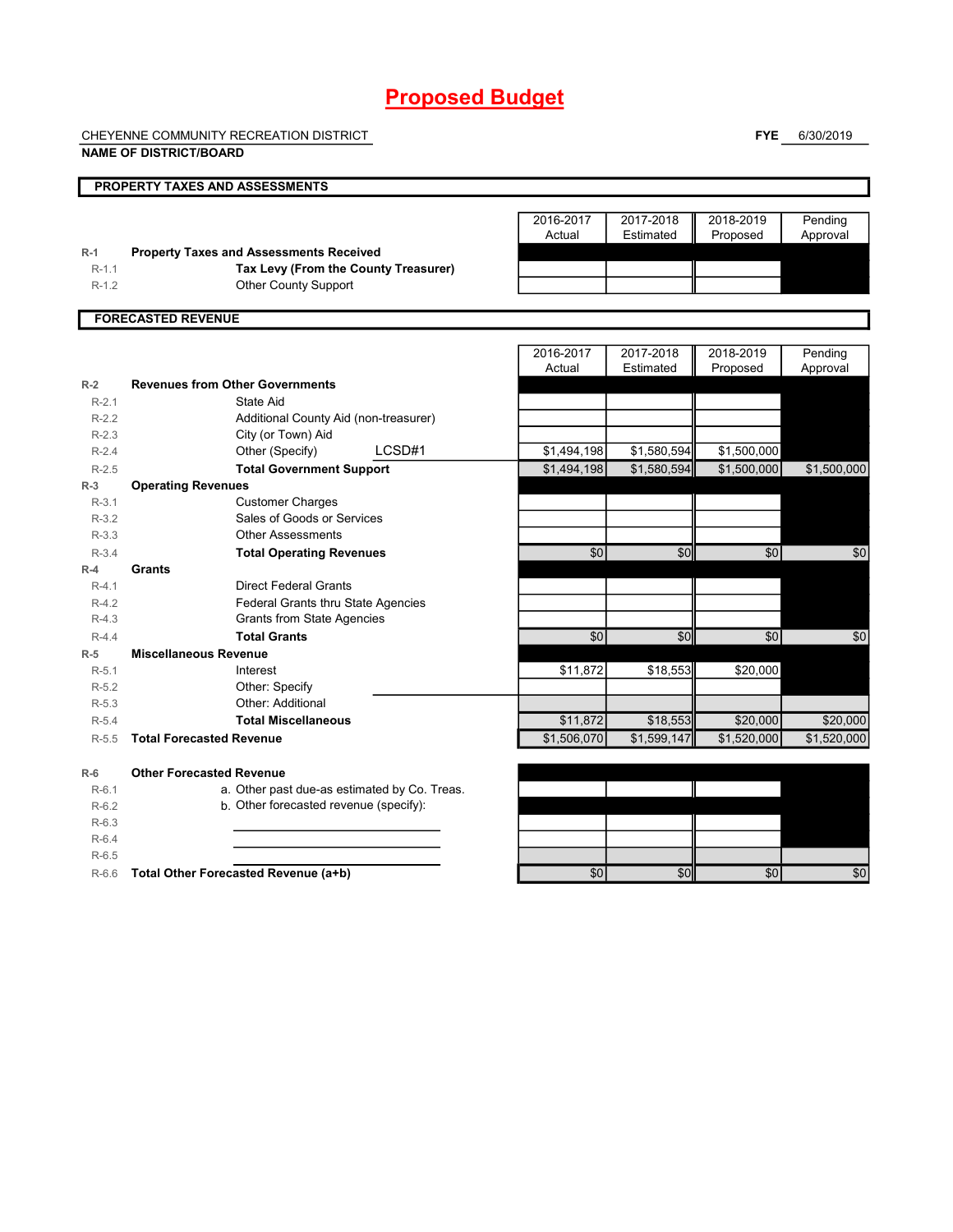# **CAPITAL OUTLAY BUDGET**

| $E-1$     | <b>Capital Outlay</b> |                         |
|-----------|-----------------------|-------------------------|
| $E - 1.1$ |                       | <b>Real Property</b>    |
| $F-12$    |                       | Vehicles                |
| $F-1.3$   |                       | <b>Office Equipment</b> |
| $F-14$    |                       | Other (Specify)         |
| $F-1.5$   |                       |                         |
| $F-16$    |                       |                         |
| $F-17$    |                       |                         |
| $F-1.8$   | TOTAL CAPITAL OUTLAY  |                         |

|         |                             |                      | 2016-2017 | 2017-2018 | 2018-2019 | Pending  |
|---------|-----------------------------|----------------------|-----------|-----------|-----------|----------|
|         |                             |                      | Actual    | Estimated | Proposed  | Approval |
|         | <b>Capital Outlay</b>       |                      |           |           |           |          |
| $E-1.1$ |                             | <b>Real Property</b> |           |           |           |          |
| $E-1.2$ |                             | Vehicles             |           |           |           |          |
| $E-1.3$ |                             | Office Equipment     |           |           |           |          |
| $E-1.4$ |                             | Other (Specify)      |           |           |           |          |
| $E-1.5$ |                             |                      |           |           |           |          |
| $E-1.6$ |                             |                      |           |           |           |          |
| $E-1.7$ |                             |                      |           |           |           |          |
| $E-1.8$ | <b>TOTAL CAPITAL OUTLAY</b> |                      | \$0       | \$0       | \$0       | \$0      |

### **ADMINISTRATION BUDGET**

| $E-2$     | <b>Personnel Services</b>            |
|-----------|--------------------------------------|
| $E - 2.1$ | Administrator                        |
| $E - 2.2$ | Secretary                            |
| $E-2.3$   | Clerical                             |
| $E - 2.4$ | Other (Specify)                      |
| $E - 2.5$ |                                      |
| $E-2.6$   |                                      |
| $E - 2.7$ |                                      |
| E-3       | <b>Board Expenses</b>                |
| $E - 3.1$ | Travel                               |
| $E-3.2$   | Mileage                              |
| $E - 3.3$ | Other (Specify)                      |
| $E - 3.4$ | <b>ADVERTISING</b>                   |
| $E - 3.5$ |                                      |
| $E - 3.6$ |                                      |
| $E-4$     | <b>Contractual Services</b>          |
| $E-4.1$   | Legal                                |
| $E - 4.2$ | Accounting/Auditing                  |
| $E-4.3$   | Other (Specify)                      |
| $E-4.4$   |                                      |
| $E-4.5$   |                                      |
| $E-4.6$   |                                      |
| $E-5$     | <b>Other Administrative Expenses</b> |
| $E - 5.1$ | <b>Office Supplies</b>               |
| $E - 5.2$ | Office equipment, rent & repair      |
| $E - 5.3$ | Education                            |
| $E - 5.4$ | Registrations                        |
| $E - 5.5$ | Other (Specify)                      |
| $E - 5.6$ |                                      |
| $E - 5.7$ |                                      |
| $E - 5.8$ |                                      |
| $E-6$     | <b>TOTAL ADMINISTRATION</b>          |

|           |                                      |                                 | 2016-2017 | 2017-2018 | 2018-2019 | Pending  |
|-----------|--------------------------------------|---------------------------------|-----------|-----------|-----------|----------|
|           |                                      |                                 | Actual    | Estimated | Proposed  | Approval |
| 2         | <b>Personnel Services</b>            |                                 |           |           |           |          |
| $E - 2.1$ |                                      | Administrator                   |           |           |           |          |
| $E - 2.2$ |                                      | Secretary                       |           |           |           |          |
| $E - 2.3$ |                                      | Clerical                        |           |           |           |          |
| $E - 2.4$ |                                      | Other (Specify)                 |           |           |           |          |
| $E - 2.5$ |                                      |                                 |           |           |           |          |
| $E - 2.6$ |                                      |                                 |           |           |           |          |
| $E - 2.7$ |                                      |                                 |           |           |           |          |
| 3         | <b>Board Expenses</b>                |                                 |           |           |           |          |
| $E-3.1$   |                                      | Travel                          |           |           |           |          |
| $E - 3.2$ |                                      | Mileage                         |           |           |           |          |
| $E - 3.3$ |                                      | Other (Specify)                 |           |           |           |          |
| $E - 3.4$ |                                      | <b>ADVERTISING</b>              | \$0       | \$0       | \$300     |          |
| $E - 3.5$ |                                      |                                 |           |           |           |          |
| $E - 3.6$ |                                      |                                 |           |           |           |          |
| ı.        | <b>Contractual Services</b>          |                                 |           |           |           |          |
| $E - 4.1$ |                                      | Legal                           |           |           |           |          |
| $E - 4.2$ |                                      | Accounting/Auditing             |           |           |           |          |
| $E - 4.3$ |                                      | Other (Specify)                 |           |           |           |          |
| $E - 4.4$ |                                      |                                 |           |           |           |          |
| $E - 4.5$ |                                      |                                 |           |           |           |          |
| $E - 4.6$ |                                      |                                 |           |           |           |          |
| 5.        | <b>Other Administrative Expenses</b> |                                 |           |           |           |          |
| $E - 5.1$ |                                      | <b>Office Supplies</b>          |           |           |           |          |
| $E - 5.2$ |                                      | Office equipment, rent & repair |           |           |           |          |
| $E - 5.3$ |                                      | Education                       |           |           |           |          |
| $E - 5.4$ |                                      | Registrations                   |           |           |           |          |
| $E - 5.5$ |                                      | Other (Specify)                 |           |           |           |          |
| $E - 5.6$ |                                      |                                 |           |           |           |          |
| $E - 5.7$ |                                      |                                 |           |           |           |          |
| $E - 5.8$ |                                      |                                 |           |           |           |          |
| ŝ         | <b>TOTAL ADMINISTRATION</b>          |                                 | \$0       | \$0       | \$300     | \$300    |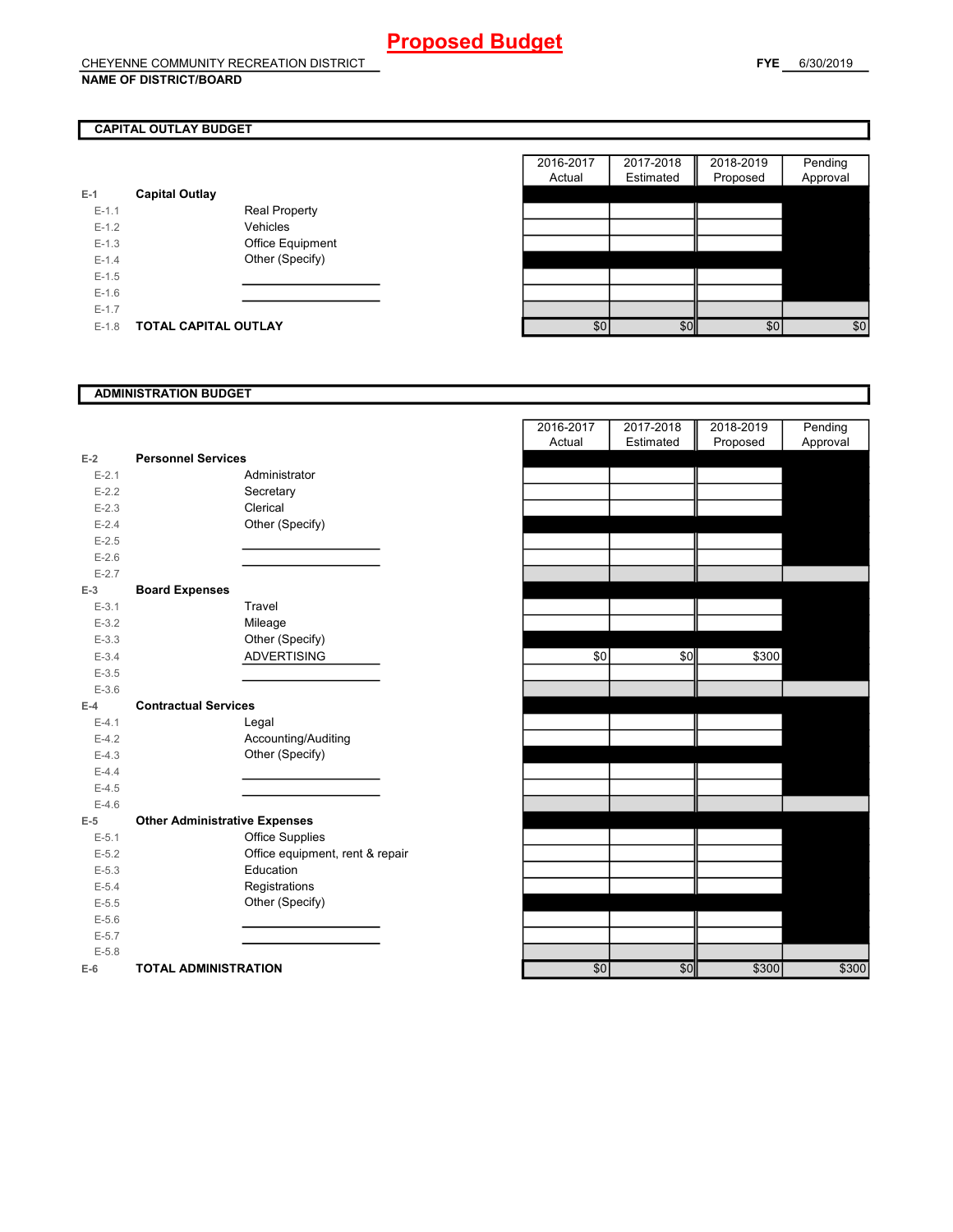# **Proposed Budget**

CHEYENNE COMMUNITY RECREATION DISTRICT

**FYE** 6/30/2019

# **OPERATIONS BUDGET**

|           |                                        | Actual    | Estimated   | Proposed    | Approval    |
|-----------|----------------------------------------|-----------|-------------|-------------|-------------|
| $E-7$     | <b>Personnel Services</b>              |           |             |             |             |
| $E - 7.1$ | Wages--Operations                      |           |             |             |             |
| $E - 7.2$ | Service Contracts                      |           |             |             |             |
| $E - 7.3$ | Other (Specify)                        |           |             |             |             |
| $E - 7.4$ |                                        |           |             |             |             |
| $E - 7.5$ |                                        |           |             |             |             |
| $E - 7.6$ |                                        |           |             |             |             |
| $E-8$     | <b>Travel</b>                          |           |             |             |             |
| $E-8.1$   | Mileage                                |           |             |             |             |
| $E-8.2$   | Other (Specify)                        |           |             |             |             |
| $E - 8.3$ |                                        |           |             |             |             |
| $E - 8.4$ |                                        |           |             |             |             |
| $E - 8.5$ |                                        |           |             |             |             |
| $E-9$     | <b>Operating supplies (List)</b>       |           |             |             |             |
| $E-9.1$   |                                        |           |             |             |             |
| $E-9.2$   |                                        |           |             |             |             |
| $E-9.3$   |                                        |           |             |             |             |
| $E-9.4$   |                                        |           |             |             |             |
| $E-9.5$   |                                        |           |             |             |             |
| $E-10$    | <b>Program Services (List)</b>         |           |             |             |             |
| $E-10.1$  |                                        |           |             |             |             |
| $E-10.2$  |                                        |           |             |             |             |
| $E-10.3$  |                                        |           |             |             |             |
| $E-10.4$  |                                        |           |             |             |             |
| $E-10.5$  |                                        |           |             |             |             |
| $E-11$    | <b>Contractual Arrangements (List)</b> |           |             |             |             |
| $E-11.1$  | <b>GRANTS</b>                          | \$892,647 | \$2,431,604 | \$3,445,846 |             |
| $E-11.2$  |                                        |           |             |             |             |
| $E-11.3$  |                                        |           |             |             |             |
| $E-11.4$  |                                        |           |             |             |             |
| $E-11.5$  |                                        |           |             |             |             |
| $E-12$    | <b>Other operations (Specify)</b>      |           |             |             |             |
| $E-12.1$  |                                        |           |             |             |             |
| $E-12.2$  |                                        |           |             |             |             |
| $E-12.3$  |                                        |           |             |             |             |
| $E-12.4$  |                                        |           |             |             |             |
| $E-12.5$  |                                        |           |             |             |             |
| $E-13$    | <b>TOTAL OPERATIONS</b>                | \$892,647 | \$2,431,604 | \$3,445,846 | \$3,445,846 |

|                |                                        |                   | 2016-2017<br>Actual | 2017-2018<br>Estimated | 2018-2019<br>Proposed | Pending          |
|----------------|----------------------------------------|-------------------|---------------------|------------------------|-----------------------|------------------|
| $\overline{7}$ | <b>Personnel Services</b>              |                   |                     |                        |                       | Approval         |
| $E - 7.1$      |                                        | Wages--Operations |                     |                        |                       |                  |
| $E - 7.2$      |                                        | Service Contracts |                     |                        |                       |                  |
| $E - 7.3$      |                                        | Other (Specify)   |                     |                        |                       |                  |
| $E - 7.4$      |                                        |                   |                     |                        |                       |                  |
| $E - 7.5$      |                                        |                   |                     |                        |                       |                  |
| $E - 7.6$      |                                        |                   |                     |                        |                       |                  |
| 8              | <b>Travel</b>                          |                   |                     |                        |                       |                  |
| $E-8.1$        |                                        | Mileage           |                     |                        |                       |                  |
| $E-8.2$        |                                        | Other (Specify)   |                     |                        |                       |                  |
| $E-8.3$        |                                        |                   |                     |                        |                       |                  |
| $E - 8.4$      |                                        |                   |                     |                        |                       |                  |
| $E - 8.5$      |                                        |                   |                     |                        |                       |                  |
| 9              | <b>Operating supplies (List)</b>       |                   |                     |                        |                       |                  |
| $E-9.1$        |                                        |                   |                     |                        |                       |                  |
| $E-9.2$        |                                        |                   |                     |                        |                       |                  |
| $E - 9.3$      |                                        |                   |                     |                        |                       |                  |
| $E-9.4$        |                                        |                   |                     |                        |                       |                  |
| $E-9.5$        |                                        |                   |                     |                        |                       |                  |
| $-10$          | <b>Program Services (List)</b>         |                   |                     |                        |                       |                  |
| $E-10.1$       |                                        |                   |                     |                        |                       |                  |
| $E-10.2$       |                                        |                   |                     |                        |                       |                  |
| $E-10.3$       |                                        |                   |                     |                        |                       |                  |
| $E-10.4$       |                                        |                   |                     |                        |                       |                  |
| $E-10.5$       |                                        |                   |                     |                        |                       |                  |
| -11            | <b>Contractual Arrangements (List)</b> |                   |                     |                        |                       |                  |
| $E-11.1$       |                                        | <b>GRANTS</b>     | \$892,647           | \$2,431,604            | \$3,445,846           |                  |
| $E-11.2$       |                                        |                   |                     |                        |                       |                  |
| $E-11.3$       |                                        |                   |                     |                        |                       |                  |
| $E-11.4$       |                                        |                   |                     |                        |                       |                  |
| $E-11.5$       |                                        |                   |                     |                        |                       |                  |
| 12             | <b>Other operations (Specify)</b>      |                   |                     |                        |                       |                  |
| $E-12.1$       |                                        |                   |                     |                        |                       |                  |
| $E-12.2$       |                                        |                   |                     |                        |                       |                  |
| $E-12.3$       |                                        |                   |                     |                        |                       |                  |
| $E-12.4$       |                                        |                   |                     |                        |                       |                  |
| $E-12.5$       |                                        |                   |                     |                        |                       |                  |
| 42             | TOTAL OPERATIONS                       |                   | RQQQR17             | \$2431604              | R3115816              | $C3$ $AAB$ $BAB$ |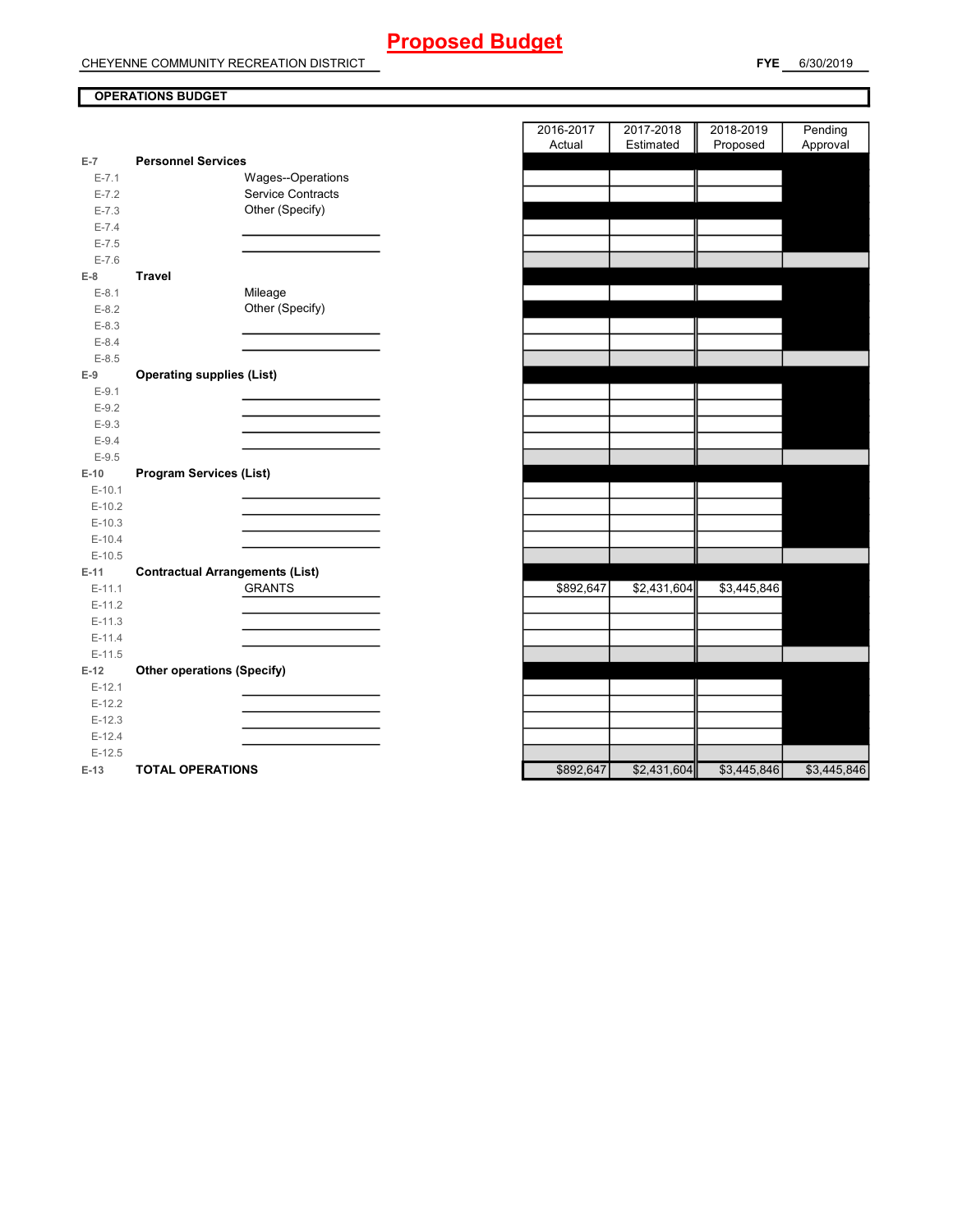# **Proposed Budget**

CHEYENNE COMMUNITY RECREATION DISTRICT

## **INDIRECT COSTS BUDGET**

| E-14     | Insurance                     |
|----------|-------------------------------|
| $F-14.1$ | Liability                     |
| $F-142$  | <b>Buildings and vehicles</b> |
| $E-14.3$ | Equipment                     |
| $F-144$  | Other (Specify)               |
| $F-14.5$ |                               |
| $E-14.6$ |                               |
| $F-147$  |                               |
| $E-15$   | Indirect payroll costs:       |
| $E-15.1$ | FICA (Social Security) taxes  |
| $E-15.2$ | <b>Workers Compensation</b>   |
| $E-15.3$ | Unemployment Taxes            |
| $E-15.4$ | Retirement                    |
| $F-15.5$ | Health Insurance              |
| $E-15.6$ | Other (Specify)               |
| $E-15.7$ |                               |
| $F-15.8$ |                               |
| $E-15.9$ |                               |
| $E-16$   | <b>Depreciation Expenses</b>  |
| $E-17$   | <b>TOTAL INDIRECT COSTS</b>   |

|          |                              | 2016-2017 | 2017-2018 | 2018-2019 | Pending  |
|----------|------------------------------|-----------|-----------|-----------|----------|
|          |                              | Actual    | Estimated | Proposed  | Approval |
| $E-14$   | Insurance                    |           |           |           |          |
| $E-14.1$ | Liability                    | \$1,081   | \$1,101   | \$1,500   |          |
| $E-14.2$ | Buildings and vehicles       |           |           |           |          |
| $E-14.3$ | Equipment                    |           |           |           |          |
| $E-14.4$ | Other (Specify)              |           |           |           |          |
| $E-14.5$ |                              |           |           |           |          |
| $E-14.6$ |                              |           |           |           |          |
| $E-14.7$ |                              |           |           |           |          |
| $E-15$   | Indirect payroll costs:      |           |           |           |          |
| $E-15.1$ | FICA (Social Security) taxes |           |           |           |          |
| $E-15.2$ | <b>Workers Compensation</b>  |           |           |           |          |
| $E-15.3$ | <b>Unemployment Taxes</b>    |           |           |           |          |
| $E-15.4$ | Retirement                   |           |           |           |          |
| $E-15.5$ | Health Insurance             |           |           |           |          |
| $E-15.6$ | Other (Specify)              |           |           |           |          |
| $E-15.7$ |                              |           |           |           |          |
| $E-15.8$ |                              |           |           |           |          |
| $E-15.9$ |                              |           |           |           |          |
| E-16     | <b>Depreciation Expenses</b> |           |           |           |          |
| E-17     | <b>TOTAL INDIRECT COSTS</b>  | \$1,081   | \$1,101   | \$1,500   | \$1,500  |
|          |                              |           |           |           |          |

#### **DEBT SERVICE BUDGET**

|         |                           | 2016-2017 | 2017-2018 | 2018-2019 | Pending  |
|---------|---------------------------|-----------|-----------|-----------|----------|
|         |                           | Actual    | Estimated | Proposed  | Approval |
| $D-1$   | <b>Debt Service</b>       |           |           |           |          |
| $D-1.1$ | Principal                 |           |           |           |          |
| $D-1.2$ | Interest                  |           |           |           |          |
| $D-1.3$ | Fees                      |           |           |           |          |
| $D-2$   | <b>TOTAL DEBT SERVICE</b> | \$0       | \$0       | \$0       | \$0      |